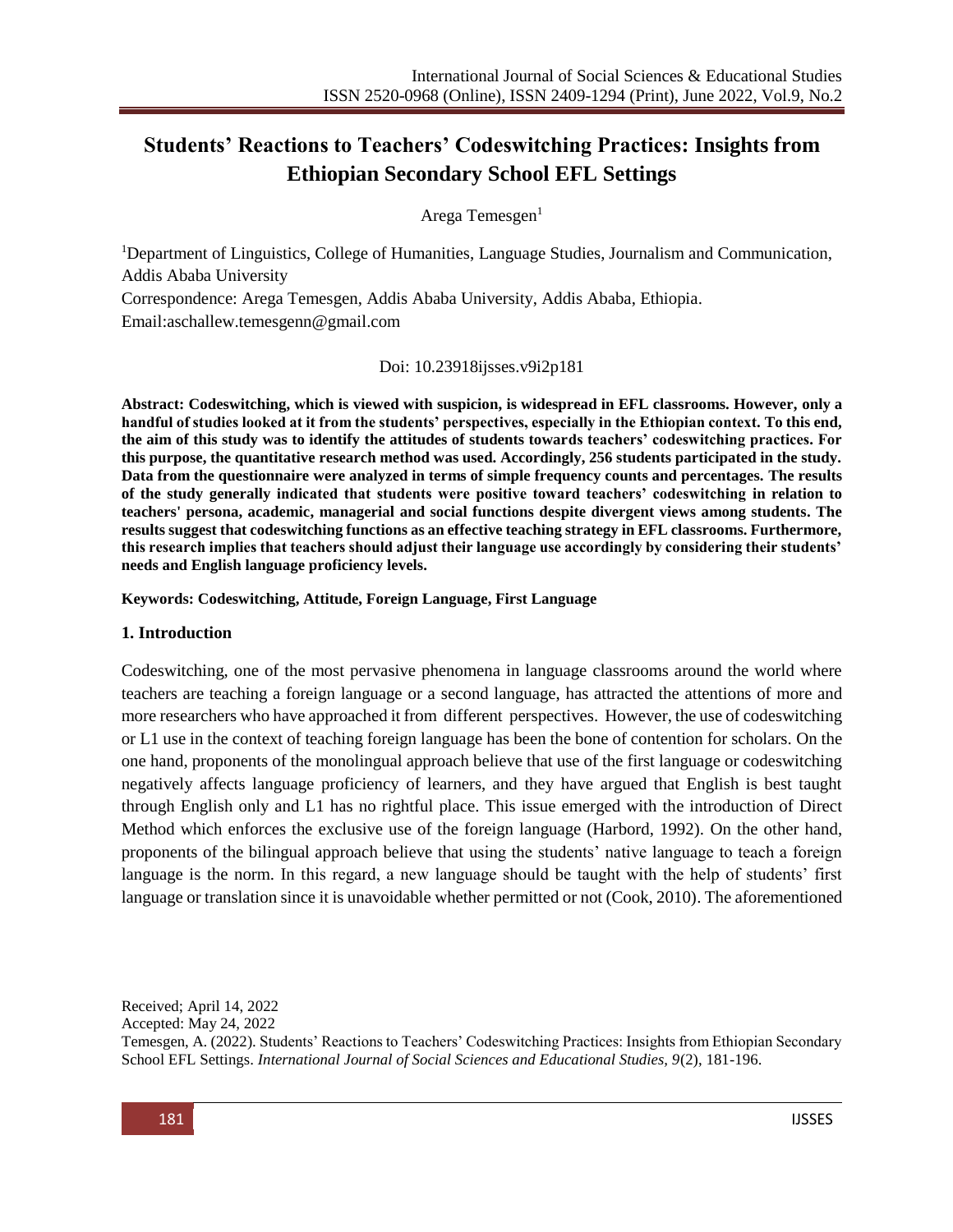arguments on the use of L1 in L2 classes have inspired different researchers to conduct empirical studies on the issue of classroom codeswitching. These researchers have investigated the different types of codeswitching, its amount, its function, its effect on the students, the reasons for codeswitching and attitudes of teachers and students on classroom codeswitching. However, there is scarcity of research in Ethiopian context with regard to students' attitudes about the use of L1 in English language classes, especially in secondary schools. Previous studies focusing on student perceptions have paid attention to students' general impressions of codeswitching in content classes while neglecting language classes (Tamiru, 2013; Tian & Hennebry, 2016; Yinager & Boersma, 2018). Furthermore, they focused on tertiary level, so their findings may not be applicable to students of secondary schools who learn English.

To this end, inspired mainly by the debatable nature of classroom codeswitching and taking into consideration the various findings and gaps of knowledge from prior studies, I explored students' attitudes towards their teachers codeswitching practices. It is thought that the findings of the study will be beneficial for language teachers who have been in a dilemma to use L1 in L2 classes. What is more, teachers may take into consideration students' voices and perspectives on how their codeswitching practices assist or hinder students' learning during English lessons. In other words, this research is helpful to EFL teachers to reexamine their language use to foster students' language learning.

# **2. Literature Review**

# **2.1 Debates on Classroom Codeswitching**

In English as foreign language classrooms, where students share the same tongue with their teachers, the first language alternates with the foreign language. This alternation is referred to as codeswitching which is a commonly observed linguistic phenomenon, especially in EFL classrooms (Macaro, 2005). For Gumperz (1982), codeswitching is "the juxtaposition of the same speech exchange of passages of speech belonging to two grammatical systems or subsystems" (p. 59). In the foreign language teaching context, codeswitching refers to the switch between the target language and mother tongue. However, the use of codeswitching in EFL classroom is a debatable topic as there are two main views towards the alternate use of two languages; that is to say, there are some scholars who consider codeswitching as an obstacle to the learning of foreign or second language while some others see it as positive in the classroom.

On the one side, proponents of the monolingual principle argue that L1 is an obstacle to the learning of L2. In this regard, some scholars (Chaudron, 1988; Ellis, 1984; Wong-Fillmore, 1985), who subscribed to Direct Method and the Audio-Lingual Method of teaching L2, recommended that codeswitching should be banned in second language classrooms as it may hinder students' L2 learning process. They further argue that students may depend too much on teachers' codeswitching, and they may lose interest to learn the new language. As a result, first language should be used as little as possible and should preferably be dismissed because students do not need to understand everything uttered in L2 classroom (Macaro, 2005).

On the other hand, advocates of codeswitching or L1 use in foreign language classroom argue that L1 should be incorporated in L2 classrooms as it can serve pedagogical, cognitive and communicative functions in students' target language learning and provide opportunities for learners' linguistic performance and development (Littlewood & Yu, 2011; Turnbull, 2001). Classroom codeswitching is a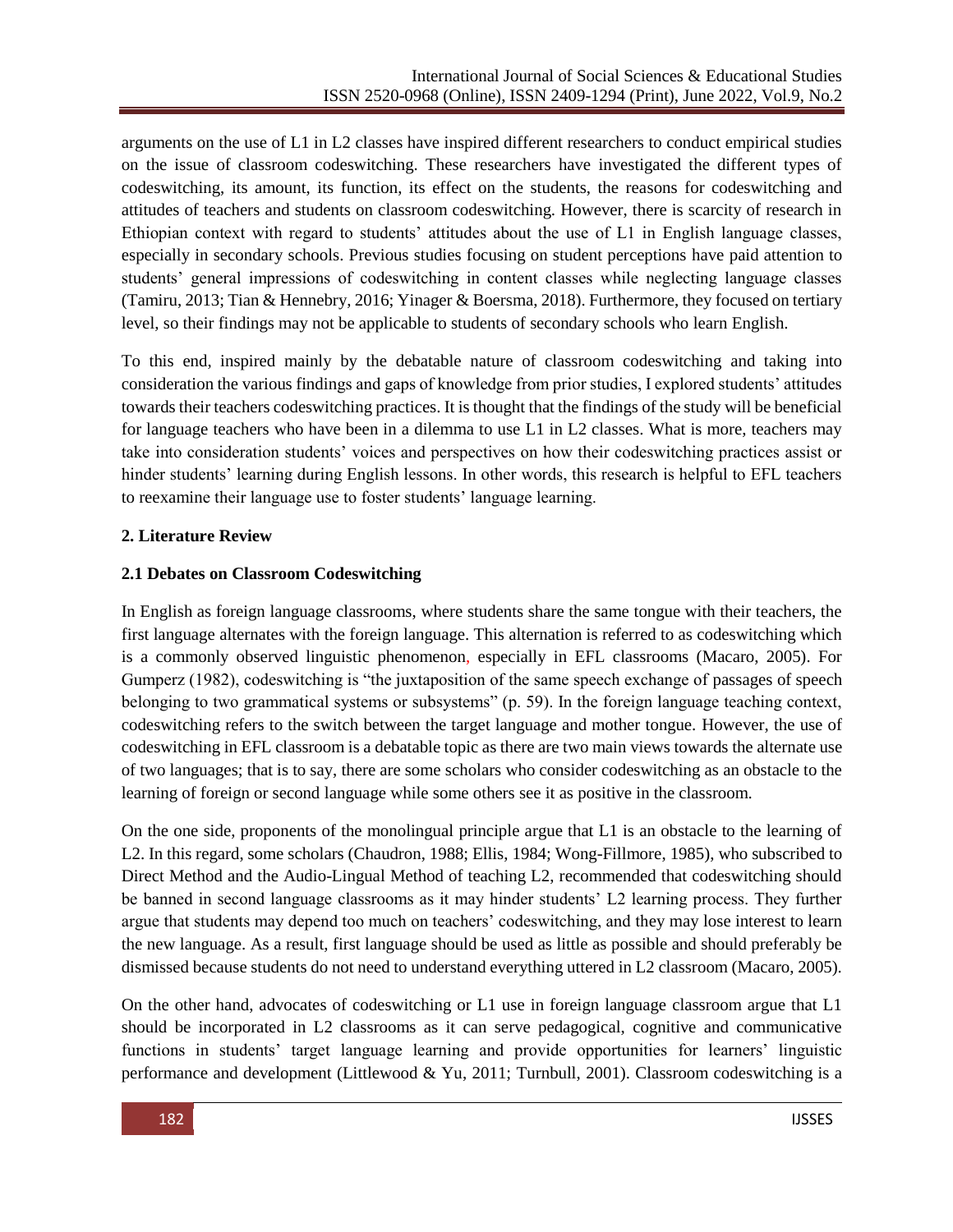natural practice, particularly when teachers and students share the same L1 in common (Cook, 2001). Atkinson (1987) also criticizes the tenet that L1 has to be banned in foreign language classrooms as it is groundless and unverified by empirical research. He further states that L1 is not only the preferred strategy for students to overcome their obstacles of speaking in the target language but also it is an important humanistic element in the classroom because it enables learners to express their feelings. Auerbach (1993) mentioned the social benefits of the students' first language as follows: its use reduces anxiety and enhances the affective environment for learning, takes into account sociocultural factors, facilitates incorporation of learners' life experiences, and allows for learner-centered curriculum development.

Despite argument surrounding the use of L1, there is no clear result as to which side wins. In this regard, a continuum of perspectives of L2 and L1 use has been developed by Macaro (2009). He proposed three positions towards using codeswitching in the L2 classroom: the virtual position, a monolingual perspective that favors exclusive L2; maximal position, which recognizes the need for and value of using L1 accompanied by a sense of guilt or regret in the use of L1; and optimal position, which firmly holds that L1 has pedagogical value and it may play a positive role in enhancing the learning process. It is the optimal position that has been got recognition by many researchers. Nevertheless, researchers have been unable to reach a consensus on how much L1 is optimal or judicious, possibly due to the difficulty of establishing what is best for different language levels of L2 learners in different contexts.

# **2.2 The Functional Use of Teachers' Codeswitching in the Classroom**

Several studies investigated the functions of teachers' codeswitching in various contexts, either in English as a second language or English as a foreign language classroom. In his study of South African high school, Adendorff (1993) studied English-Zulu codeswitching among Zulu-speaking teachers and their learners by investigating the functions of codeswitching in three high school classrooms. He reported that codeswitching from English to Zulu during an English lesson was used by the teachers for both academic and social reasons.

Flyman-Mattsson and Burenhult (1999), in the study they conducted, they came up with the following functions of codeswitching: linguistic insecurity, topic switch, affective functions (spontaneous expression of emotions and emotional understanding in discourse with students), socializing functions (friendship and solidarity) and repetitive functions. Dehrab (2002) also states that teachers' codeswitching is important to achieve instructional tasks, accomplish conversational tasks and convey social information. Ferguson (2009), similar to Dehrab (2002), discovered three main functions of teachers' codeswitching, what he calls codeswitching for constructing and transmitting knowledge, codeswitching for classroom management and codeswitching for interpersonal relations which involves codeswitching to humanize classrooms.

In a more recent study, Adriosh and Razi (2019), adopting Ferguson's (2009) classification of codeswitching studied the functions of six EFL teachers codeswitching from three universities in Libya. Their research aimed to explore the functions and perceptions of teachers' codeswitching in EFL classroom. They found that teachers used L1 for four common functions: clarification, repetition, recapitulation and socialization. In another study, Grant and Nguyen (2017) found that teachers practiced codeswitching very commonly in their English instruction to clarify instructions, scaffold the learning,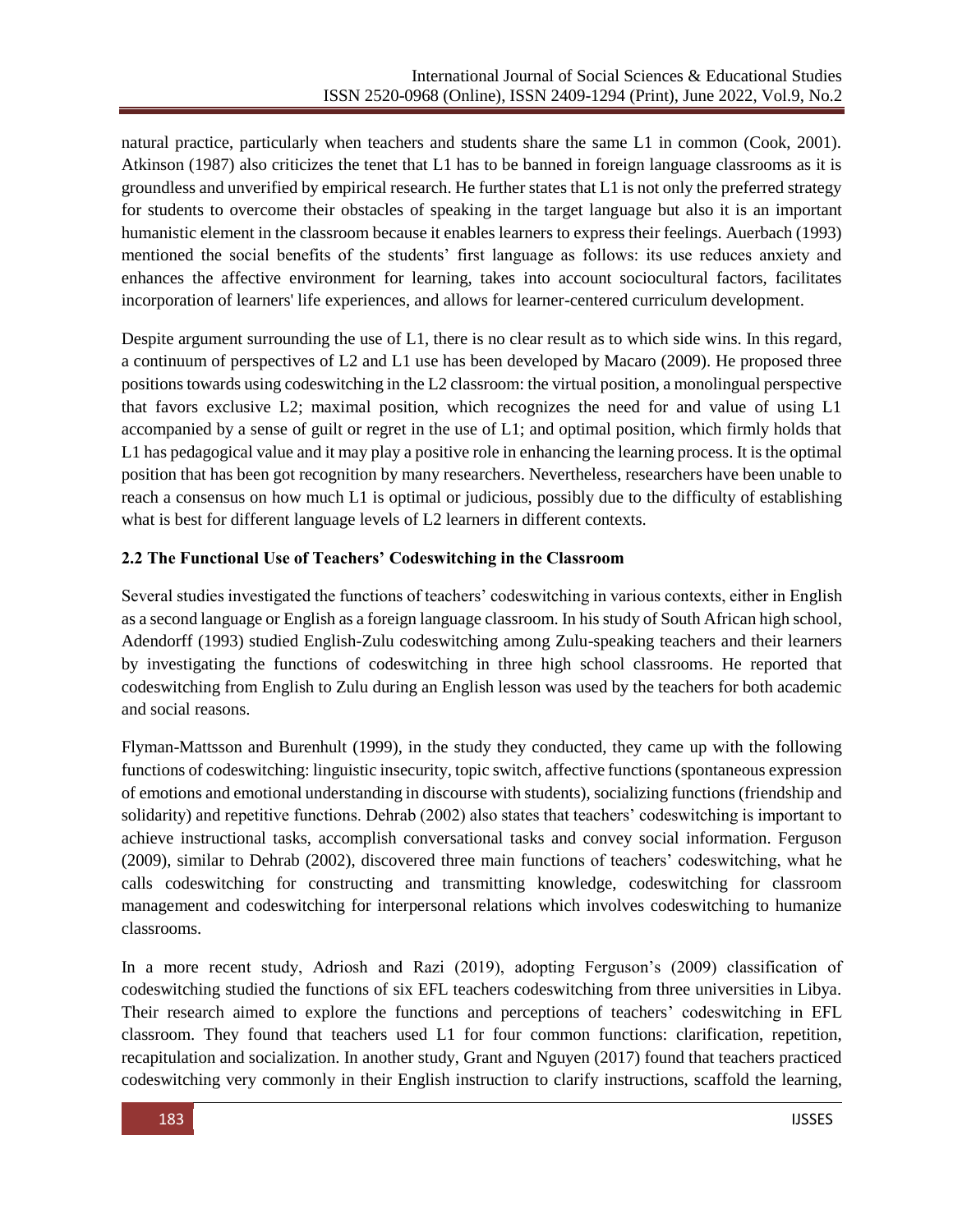cover the lesson content in an expedient manner, respond students' feelings, share identity, build rapport with students and discipline students.

In general, despite the different contexts of these studies, the results on L1 functions seem to be more consistent. Almost all of these studies reported that codeswitching can be used as an important pedagogical tool that can be used by teachers. This wide range of functions, however, has not been investigated from the perspectives of students in the Ethiopian context.

## **2.3 Teachers' Codeswitching from Students' Perspectives**

A number of studies have been carried out in order to investigate the attitudes of students toward their teachers' use of codeswitching in L2 classrooms. Despite the various educational contexts and various languages involved, their findings consistently confirm that students are in favor of at least certain use of codeswitching (Brooks-Lewis, 2009). In other words, students do not want the total exclusion of codeswitching from L2 classroom interactions although they have reservations when this practice is used extensively. However, their views have not been adequately investigated in the context of Ethiopia.

Schweers (1999) employed a questionnaire to explore Spanish students' attitudes toward using their L1 in the EFL classrooms. The data showed that majority of the students were optimistic about using Spanish during English lessons. They thought that it was appropriate to use L1 to explain difficult concepts, check comprehension, define new vocabulary items, joke around with students and talk about testing. The study further states that when teachers utilized Spanish in the class, it made students feel more comfortable and less tense. Similarly, Ahmad and Jusoff (2009) examined the opinions of students towards the teachers' use of codeswitching during lessons. Most of the participants agreed that codeswitching was used by the teacher to perform various classroom functions including checking for understanding, explaining unfamiliar words, managing classroom activities and providing affective support.

In another study, Pham (2015) found that students had positive views to teachers' codeswitching practice as it was a useful teaching strategy. Teacher codeswitching was seen as a learning resource and a source supporting language output. This practice was perceived to promote student comprehension and to aid the learning of content and target language knowledge. Likewise, Tahir (2016) investigated that students mostly prefer codeswitching into their L1 for better understanding and participation in class. Analysis revealed that students favored English while getting instructions of test, receiving results, and learning grammatical concepts. Majority of students agreed upon that they learn better when their teachers codeswitch in to L1.

More recently, Manel, Hasan and Buriro (2019) conducted a study that aimed to reveal learners' attitudes towards teachers' switching to the mother tongue in secondary schools in Algeria. The found that learners had positive attitudes towards teachers' switching to L1 since about 80 % of them agree with its use in the classroom and view it as a beneficial strategy to be used mainly for translating difficult words and explaining grammar apart from fulfilling many other social and pedagogical ends. This implies that all in all, learners show more positive attitudes towards switching to L1. Similarly, Yao (2011) and Yusob (2018) argue that most of the students have positive attitudes on codeswitching. The students also felt that codeswitching can facilitate their learning process. Since English is considered as a second language to all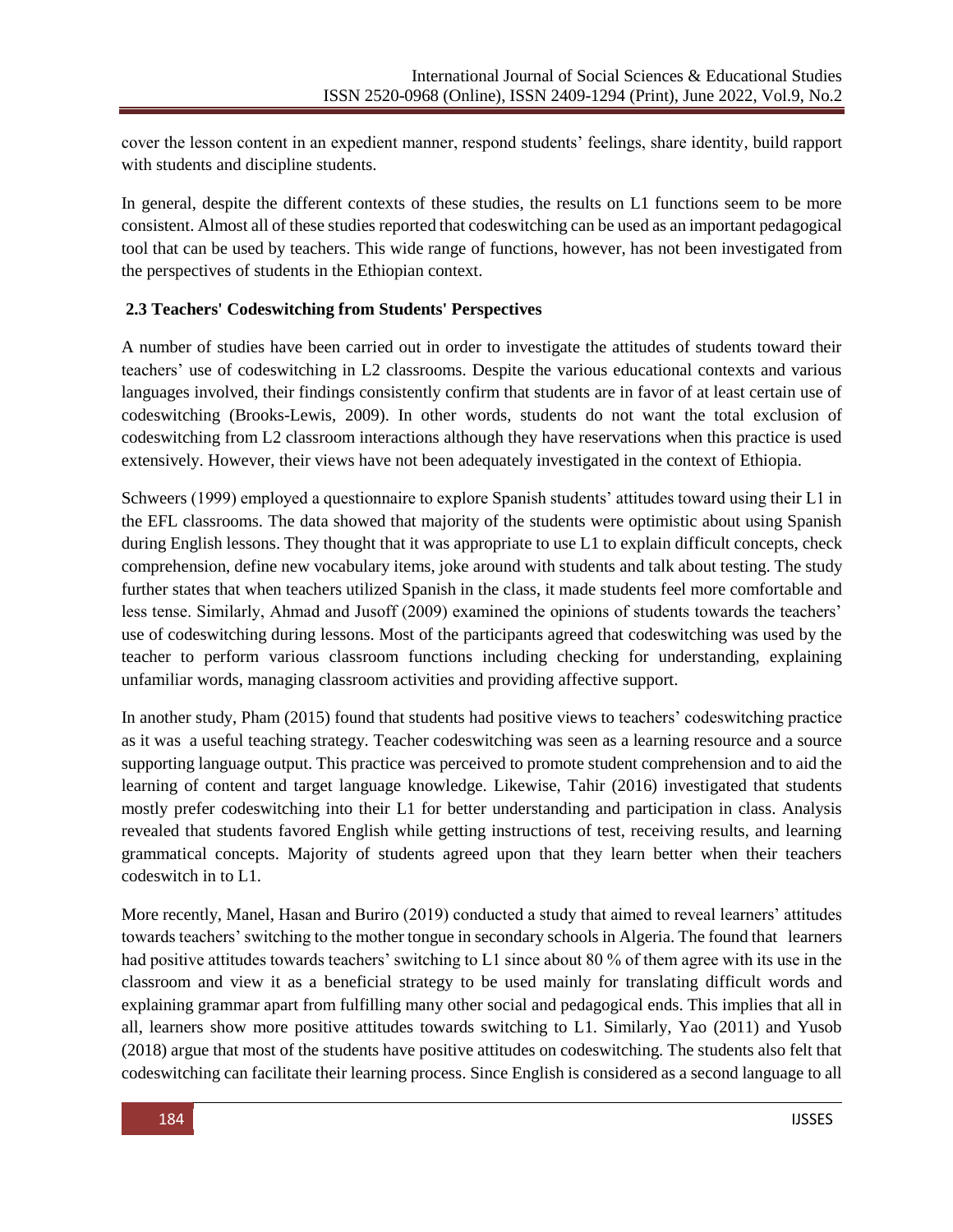students involved in this study, teachers should consider codeswitching as one of the strategies in teaching. However, too much use of codeswitching can bring negative effects also as it can cause confusion due to different words and meanings used in different languages. Therefore, this might suggest that teachers should know when it is essential to practice codeswitching.

Although most studies indicate that students have a positive response to codeswitching by teachers, there are polarized views. For example, the more proficient students in a study by Ariffin and Husin (2011) believed that teachers need to focus both on meanings and forms of L2 to ensure their understanding of a concept. This group of learners believed that teacher codeswitching used for elaboration purposes may result in the simplification of the L2 structures which will impact on their performance, meaning that they may face difficulty in forming answers in the L2 during exams. The students in Rolin-Ianziti and Varshney's (2008) study indicated that the extensive use of the L1 leads to reduced exposure to the L2 which may have adverse effect on them acquiring the phonetic features of the L2. A study conducted by Abdolaziz and Shahla (2016) indicated that the students' perceptions about the use of codeswitching to facilitate comprehension and managing disruptive students were mostly negative whereas most of the students had positive about teachers' use of codeswitching for content transmission and social purposes.

Saburlu (2019) found that a great majority of the preparatory students had negative perceptions of the use of the first language, Turkish, in foreign language learning and highlighted minimum use of L1. In other words, the more teachers use the foreign language in a systematic way in language instruction, the better the students learn it. They supported this view that they do not have any chance to be exposed to the foreign language outside the classroom. Therefore, according to Saburlu (2019), it was possible to conclude that students in the foreign EFL classrooms are against of using the mother tongue foreign language classrooms because according to students, being able to learn a foreign language is possible by avoiding of L1 as far as possible and maximizing the foreign language use in the classroom. Therefore, teachers should not apt to allow the use of mother tongue all the time as students are in favor of using the foreign language. Furthermore, teachers, with their own pedagogic values, justification and academic background knowledge should take into account their own context and make realistic decisions about the use of mother tongue.

In summary, most of the studies have shown us students have positive perceptions of teachers' codeswitching. However, some studies have also shown that students are often conscious of the negative effect of excessive L1 use in the L2 classroom. Fareed, Humayuny and Akhtar (2016) noted that students had positive attitude towards teachers' codeswitching, but some of the students were of the view that codeswitching by teachers restricts their exposure to English. There is then a suggestion that some students favor the use of L1 although they may be aware that it is detrimental to learning English.

# **3. Research Methodology**

This study employed a case study which adopts the quantitative approach in collecting and analyzing the data. This section focuses on context of the study, the subjects' recruitment, instrument employed and method of data analysis.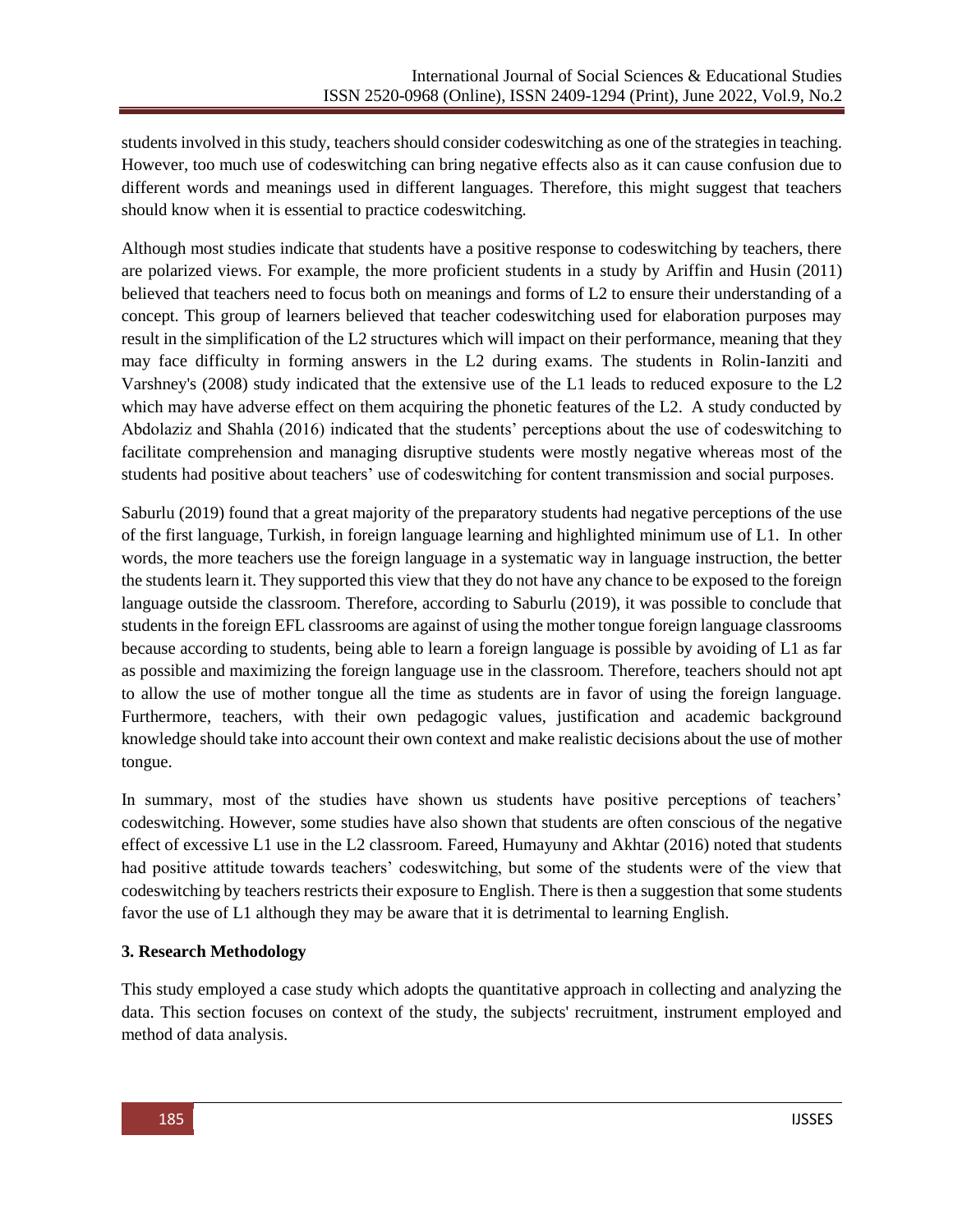## **3.1 Context of the Study**

In doing any research, the selection of the site is one of the important steps because it is going to be the source of the data for the intended study. What is more, it could affect the research design, for example, the type of data that can be collected and the degree to which we can generalize our findings (Lanza, 2008). For this reason, two secondary schools found in South Wollo Zone of the Amhara Region were selected for the following reasons. Firstly, I was familiar with the selected area in general and the schools in particular as I used to learn and teach there, especially I was a teacher and alumni of Sayint Senior Secondary School. This helped me to get access and develop relationships with students, teachers and administers of the targeted schools. Secondly, the site was in close proximity to me. This was very important to get easy and frequent access to the school's understudy. Thirdly, there was not any research work conducted in the schools in general and the present kind of research in particular.

## **3.2 Participants**

The participants of the present study were grade students from two government secondary schools located in South Wollo Zone of the Amhara Region. Accordingly, a total of 256 students both male and female whose age ranged from 15-18 were approached to participate in this study, 158 students from Sayint Secondary School and 98 students from Ewa Secondary School so that they could comment on their teachers' codeswitching. These participants were selected based on the availability criterion.

## **3.3 Data Gathering Tools**

Since the topic under research was to reveal attitudes of students to teachers' codeswitching practices, the questionnaire was an adequate way of achieving this goal. In this respect, Mackey and Gass (2005) contend that a questionnaire is one of the most common methods of culling data on attitudes and opinions from a large group of respondents. They believe that questionnaires enable researchers to secure information that students can report about themselves, such as their beliefs and motivations about learning or their reactions to learning and classroom instruction and activities.

Thus, data for this study were collected through 5-point Likert scale questionnaires which consisted of 20 close-ended questions. The questionnaire was adapted from Fareed et al. (2016) and Yao (2011) and modified to be compatible to the purpose of the current research. The questionnaire was also piloted and needed changes were made before data collection to ensure reliability of the results and the accurateness of questions to the aims of the study.

To make it easier for the participants, the questionnaire was translated into Amharic so that there would be no misunderstandings due to lack of knowledge of English. The questionnaire was administered by me to the students to help them to explain some of the misconceptions that they would come across while completing the questionnaire. It was essential to explain clearly to students what kinds of responses were expected from them and to give them a chance to ask any questions they might have when handing out the questionnaire.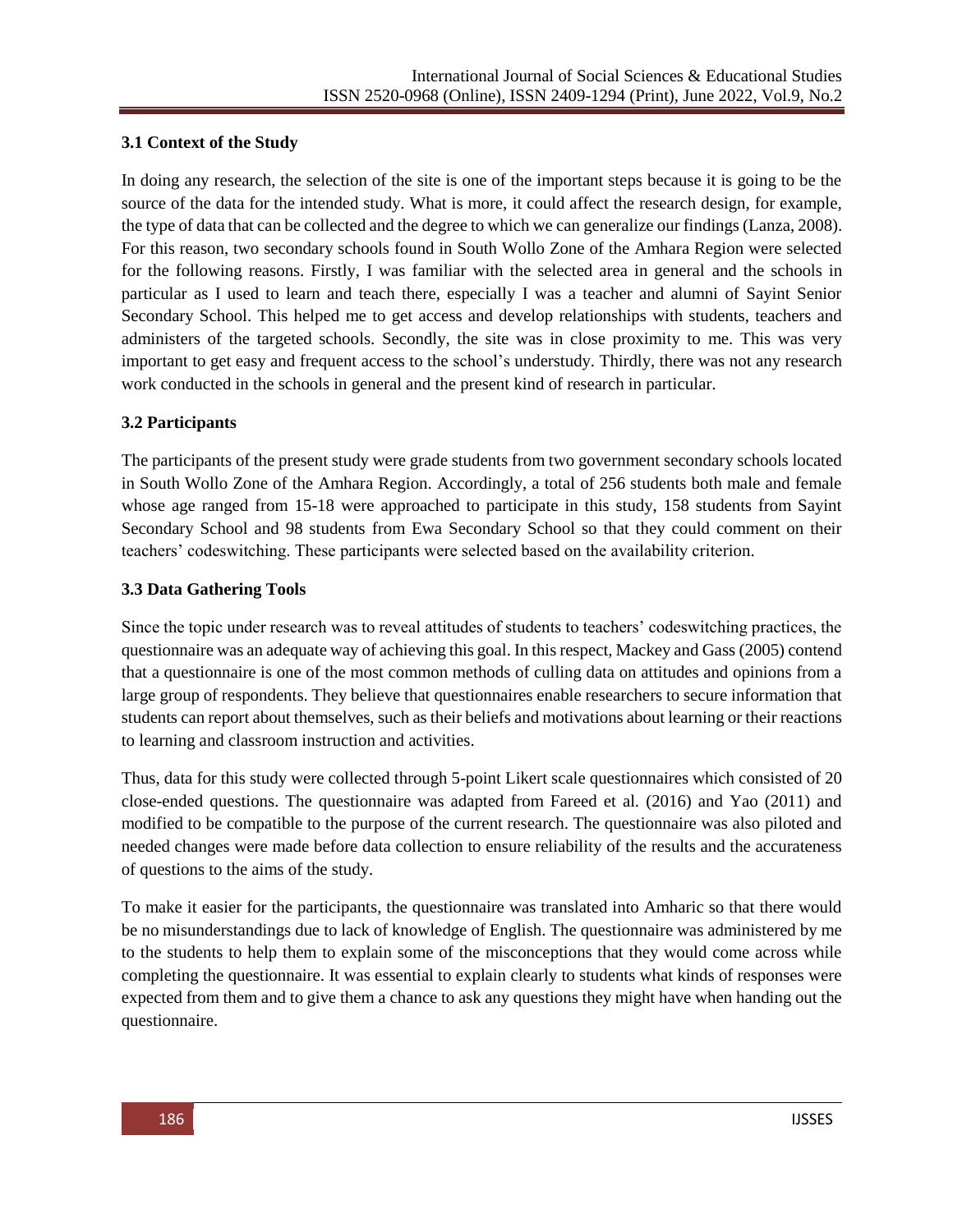# **3.4 Data Analysis**

In analyzing the quantitative data, data collected from students' close-ended questionnaires were analyzed using descriptive statistics—frequencies and percentages. The results were presented in tables that contain thematically organized items, frequencies and percentages were used to report the outcomes. The outputs of the five Likert scale measurements were synthesized into three scales. In other words, "strongly agree" and "agree" were summed up and reported as claims of agreement and results for "strongly disagree" were blended with results of "disagree" and reported as assertions of disagreement. The responses for "undecided" were analyzed independently. Thus, the calculated frequencies and percentages from the Likert scale in students' questionnaires used to describe the quantitative data for this study to determine students' attitudes towards English language teachers' codeswitching practices.

#### **4. Results and Discussion**

## **4.1 Students' Attitudes to Codeswitching in Relation to Teachers' Persona**

This section concerns the students' attitudes towards the language proficiency of teachers who switch codes in English classroom. Table 1 indicates the frequencies counts and percentages with regard to codeswitching for teachers' persona.

| <b>Statement</b>               | <b>SA</b> | A         | U        | D         | <b>SD</b> |
|--------------------------------|-----------|-----------|----------|-----------|-----------|
| 1. My teacher should use only  | 12(4.7)   | 57(22.3)  | 27(10.6) | 141(55.1) | 19(7.4)   |
| English in English             |           |           |          |           |           |
| classrooms                     |           |           |          |           |           |
| 2. Teachers who use            | 17(6.6)   | 38 (14.8) | 11(4.3)  | 157(61.3) | 33(12.9)  |
| Amharic may cause              |           |           |          |           |           |
| difficulty in                  |           |           |          |           |           |
| understanding.                 |           |           |          |           |           |
| 3. My teacher who switches     | 8(3.1)    | 72(28)    | 24(9.4)  | 106(41.4) | 46(18)    |
| codes from English to          |           |           |          |           |           |
| Amharic pollute languages.     |           |           |          |           |           |
| 4. Teachers who use Amharic    | 100(39.1) | 112(43.8) | 20(7.8)  | 20(7.8)   | 6(2.3)    |
| can express themselves         |           |           |          |           |           |
| clearly in both Amharic and    |           |           |          |           |           |
| English                        |           |           |          |           |           |
| 5. The use of Amharic in class | 14(5.5)   | 60(23.4)  | 50(19.5) | 120(46.9) | 12(4.7)   |
| by my teacher may be due to    |           |           |          |           |           |
| lack of his or her proficiency |           |           |          |           |           |
| in English.                    |           |           |          |           |           |

|  | Table 1: Students' attitudes to codeswitching in relation to teachers' persona |  |  |
|--|--------------------------------------------------------------------------------|--|--|
|  |                                                                                |  |  |

The first statement concerns attitudes to students to the inclusion or exclusion of Amharic in English lessons. As shown in Table 1, although there were disparities amongst students regarding their attitudes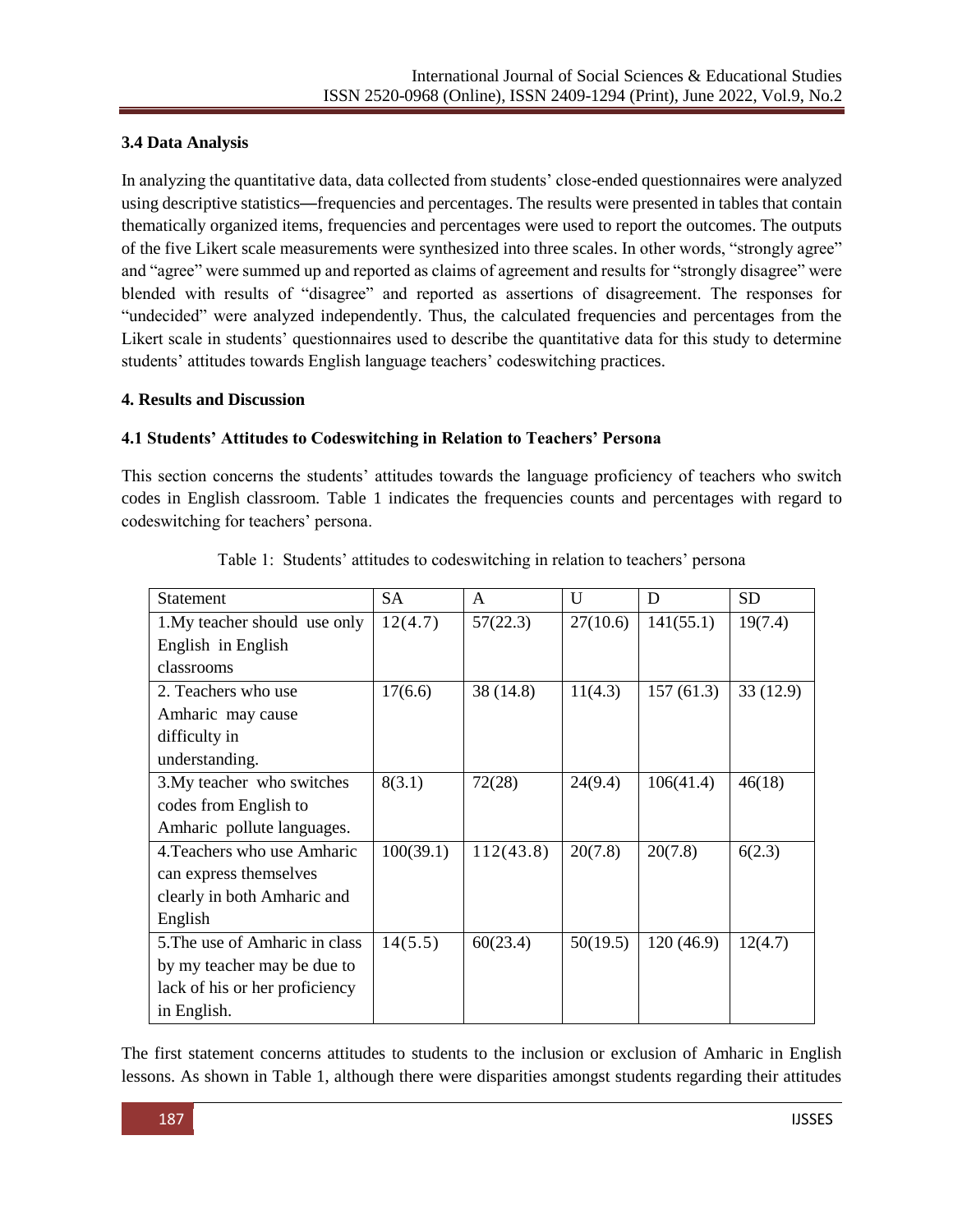towards whether the teachers should use English only or not, the majority of students had negative views of English only, and either disagreed or strongly disagreed with the affirmative statements presented. To be specific, 160 (62.5%) of the students advocated the inclusion of Amharic in English classes respectively. However, it has to be noted that 69 (27%) students agreed that English should be taught monolingually without recourse to Amharic. In other words, they favored the total exclusion of the first language from the EFL classroom. Overall, students' responses might indicate that it is difficult to find classroom discourse fully in a single language.

As indicated above, statement two is about students' attitudes towards whether teachers' Amharic use will make students misunderstand the lesson or not. With this statement, most of the students (74.2%) explained that the use of Amharic by their teachers did not affect their understanding, while 21.4% students agreed that teachers' switches might cause them to misunderstand the teachers' utterances, and only a few remained neutral. This finding as a whole may suggest that student did not oppose their teachers' codeswitching as long as it was not confusing.

As for the third statement which reads, "My teacher who switches codes from English to Amharic pollutes languages", the majority of the students (59.4%) did not accept the use of codemixing. This suggests that students preferred their teachers should either use completely Amharic or completely English. Apart from this, one can guess that students did not want their teachers to use a mixture of Amharic and English on the premise that it is against classroom language policy, and it is a pollution of the language. Contrary to this, 80 (31.1%) students did not mind their teachers' use of codemixing. And only a few did not take any aside. Overall, it is possible to conclude that codemixing or a mixture of Amharic and English was not favored by the majority of the students. As a result, teachers should use Amharic and English alternatively when necessary.

In response to the statement, "Teachers who use Amharic can express themselves clearly in both Amharic and English'', as indicated in the table above, the majority of the students agreed that their teachers could express themselves in English and Amharic whereas 10.1% of the students believed that teachers could not express themselves well in both languages, English and Amharic. In addition, 20 students remained hesitant. Thus, despite tendency that the students had a dividing response on teachers' use of codeswitching, the result reveals that teachers were good at in both languages, English and Amharic.

With regard to the fifth item which says, "The use of Amharic in class by my teacher may be due to lack of his or her proficiency in English", the majority of the participants did not attribute teachers' use of Amharic to a lack of proficiency in English or the inability to express themselves in English contrary to the common view that teachers who switch to their first language are not proficient in English. Of all the students, almost half of the students (50.3%) expressed their disagreement that codeswitching is not due lack of competency in English. However, 28.9% of the students viewed codeswitching as a lack of language proficiency, and 19.5% of the students had neutral opinion which might be interpreted as codeswitching is not necessarily due to lack of knowledge in English, or they did not want to evaluate their teachers' knowledge of English.

In general, this finding is in line with a study conducted by Bullock and Toribio (2009) who contend that codeswitching does not represent a breakdown in communication, but reflects the skillful manipulation of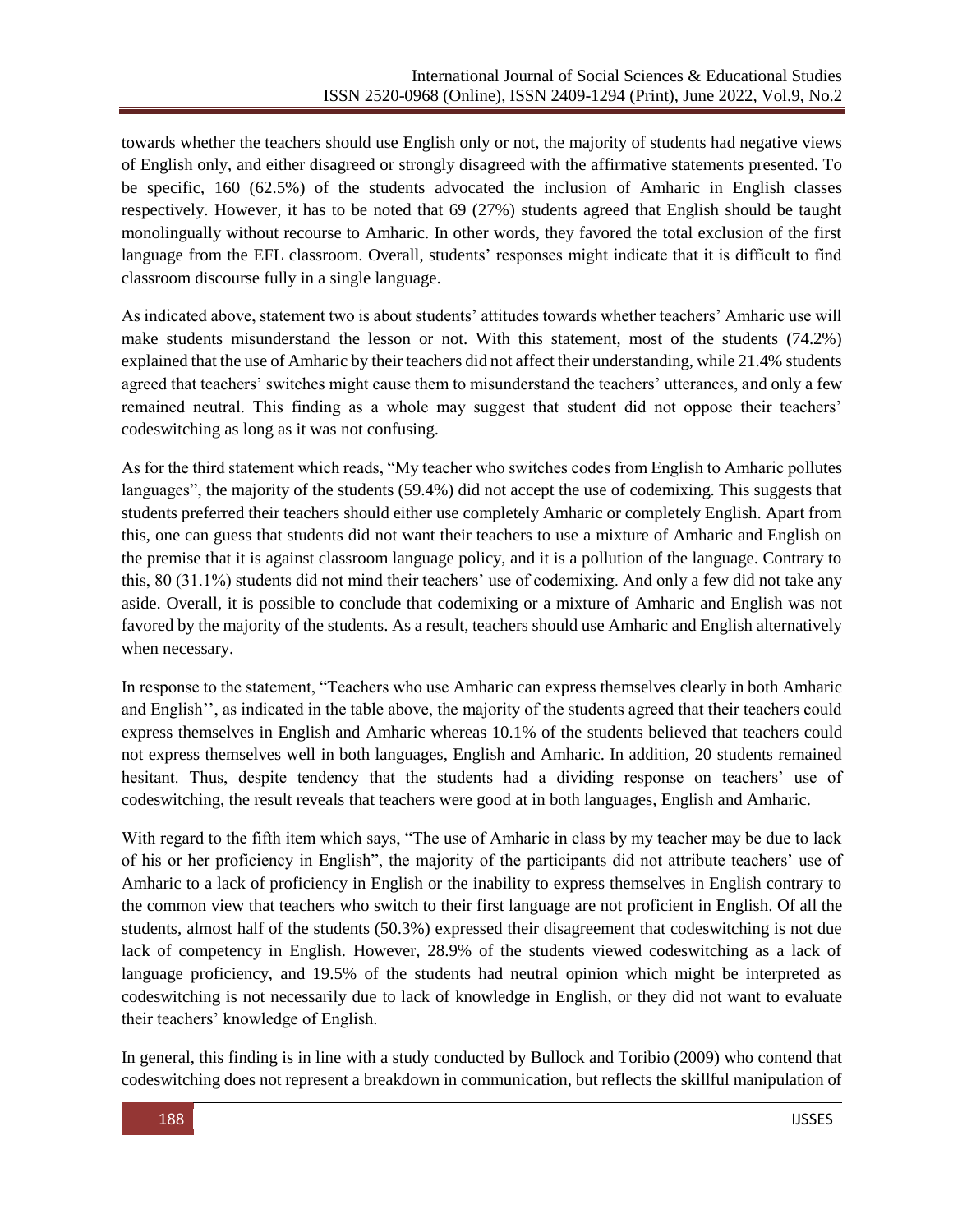two language systems for various communicative functions. They further argue that even among incipient bilinguals, codeswitching can be viewed as a measure of bilingual ability, rather than deficit. Thus, I suggest that teachers should not treat the use of codeswitching by themselves or their students as a sin and index of failure or inability to use English. Instead, it should have a room in EFL classrooms.

## **4. 2 Students' Attitudes to Codeswitching in Relation to Academic Functions**

This part elaborates students' views on whether the use of codeswitching in class will help them understand the subject matter of their lessons or not.

| <b>Statement</b>                     | <b>SA</b> | A         | $\mathbf{U}$ | D        | <b>SD</b> |
|--------------------------------------|-----------|-----------|--------------|----------|-----------|
| 6.I prefer my teacher to use         | 29(11.3)  | 143(55.9) | 23(9)        | 56(21.9) | 5(2)      |
| Amharic                              |           |           |              |          |           |
| for clarifying difficult grammatical |           |           |              |          |           |
| points                               |           |           |              |          |           |
| 7.I prefer my teacher to explain     | 84(32.8)  | 157(61.3) | 5(2)         | 3(1.2)   | 7(2.7)    |
| new English vocabulary in            |           |           |              |          |           |
| Amharic                              |           |           |              |          |           |
| 8.I think my teacher should use      | 53(20.7)  | 159(62.1) | 13(5.1)      | 29(11.3) | 2(0.8)    |
| Amharic to correct students'         |           |           |              |          |           |
| errors                               |           |           |              |          |           |
| 9.I think that Amharic is helpful    | 48(18.8)  | 160(62.5) | 18(7)        | 28(11)   | 2(0.8)    |
| when my teacher checks our           |           |           |              |          |           |
| understanding                        |           |           |              |          |           |
| 10.My teacher should use             | 97(37.9)  | 127(49.6) | 2(0.8)       | 30(11.7) |           |
| Amharic to explain difficult         |           |           |              |          |           |
| concepts                             |           |           |              |          |           |
| 11. My teacher should Amharic        | 60(23.4)  | 120(46.9) | 50(19.5)     | 14(5.5)  | 12(4.7)   |
| to explain the differences           |           |           |              |          |           |
| between Amharic and                  |           |           |              |          |           |
| English languages                    |           |           |              |          |           |

Table 2: Students' attitudes to codeswitching in relation to academic functions

As illustrated in the table above, it is clear that the majority of students held positive attitudes towards their teachers' codeswitching for explaining grammatical rules so that they could grasp difficult grammatical points. About 57% of the students welcomed the use of codeswitching to explain grammatical points although 23.9% of the students expressed their disagreement and only 9% of the students were on the fence to the use of codeswitching to explain grammar rules. So, it is clear that students get better understanding of grammatical items when codeswitching is applied, and the results were expected in that the students who were less proficient in English were expected to welcome codeswitching to Amharic. In general, it was found that the majority of students had positive attitudes to the teachers' codeswitching in EFL classrooms pertaining to the use of codeswitching in explaining the structure of the language despite some students' reservations.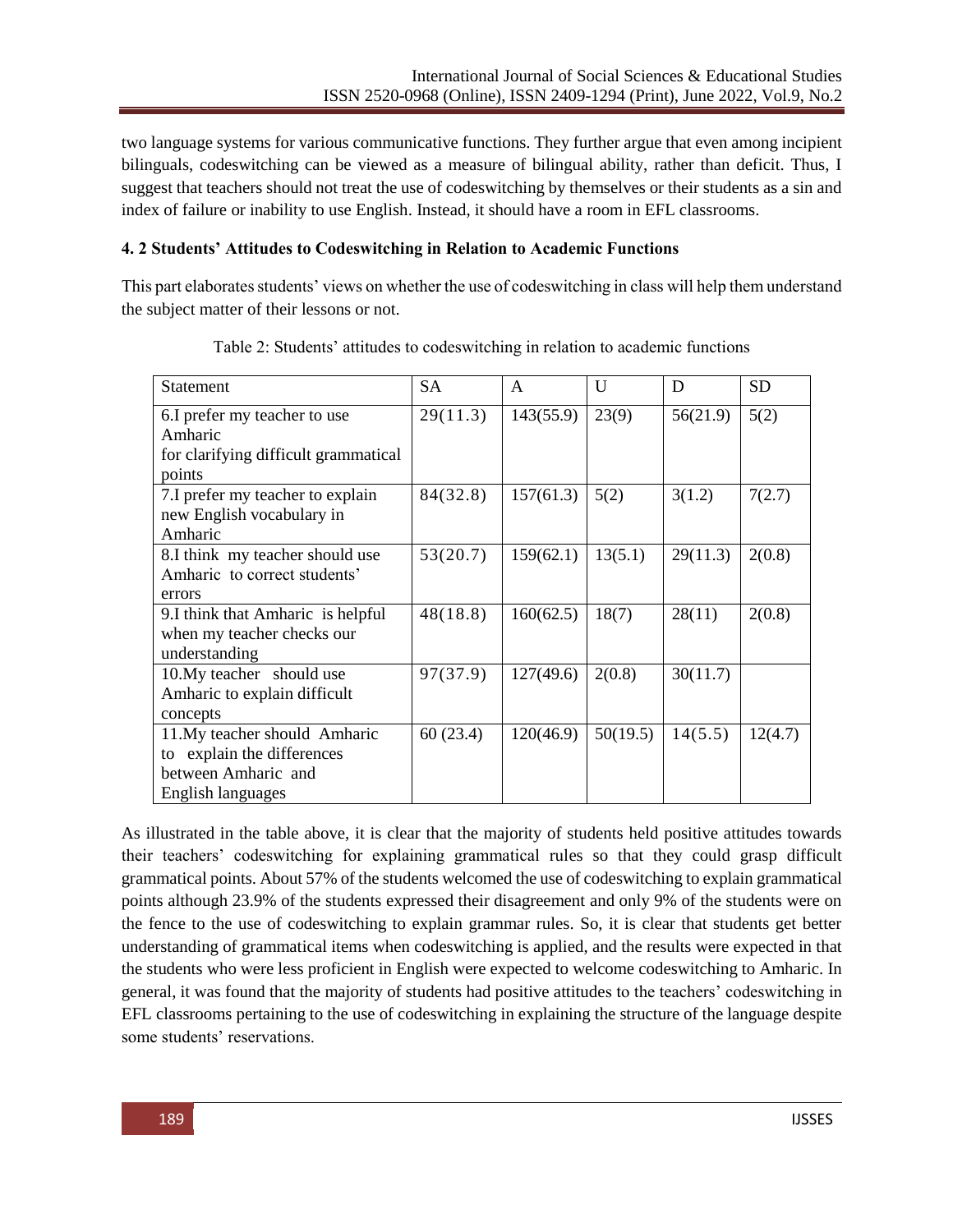As to the attitudes of students towards teachers' codeswitching used for explaining vocabulary, it is possible to say that almost all of the students preferred their teachers to explain new words in Amharic with the exception of only a few students. The percentage of the students who agreed were 94.1%, whereas a handful of students (3.9%) expressed their dissatisfaction on the use of codeswitching for explaining vocabularies and the remaining students were hesitant or uncertain on the uses of codeswitching to explain unfamiliar and new lexical items. Although the majority of the students agreed with their teachers' codeswitching in explaining vocabulary, there were still very few students who believed that Amharic had not been used in EFL classes because they might want to be exposed as much as possible to English.

From the data presented above, one may question why the majority of the students preferred their teachers to codeswitch to Amharic. A possible reason for this, perhaps, could be that the low proficiency levels of the students or the students developed the habit of being taught with a mixture of Amharic and English. Thus, teachers should take into account the needs and the proficiency level of students when they teach English. If not, teachers do not achieve what they aspire to achieve.

When it comes to statement three about whether teachers' codeswitching is important in indicating students' errors or not, the majority of the students either agreed or strongly agreed with teachers' use of codeswitching in correcting student errors. To be specific 62.1% and 20.7% of the students agreed and strongly agreed respectively. On the other hand, about 12% of the students expressed their disagreement to the issue. Only 5.1% of the students had neutral stance on the issue. In short, the result suggests that there was a strong preference amongst students when their teachers used codeswitching in correcting their errors. The evidence from this study strongly supports that there was a great need for those students who viewed teachers' codeswitching behaviors in a positive light.

Looking at the ninth statement that is concerned with students' attitudes towards teachers' use of codeswitching for checking their understanding, as depicted in Table 2, there were disparities among students. Among all the participants, 62.5% and 18.8% students respectively agreed and strongly agreed that teacher should incorporate Amharic in English lessons. On the contrary, 11.8% of the students either disagreed or strongly disagreed on teachers' use of codeswitching for assessing students' understanding. In addition, 7% of the students remained undecided with this matter.

In response to item ten, the majority of the students either agreed or strongly agreed when their teachers want to explain difficult concepts using Amharic where a paltry (0.8%) remained irresolute in terms of their views on the uses of codeswitching to explain difficult ideas and the rest (11.7%) of the students was not in favor of codeswitching. for understanding abstruse and complicated concepts.

With regard to the last item codeswitching for academic functions, most of the participants wanted their teachers to use Amharic to explain the differences of Amharic and English while teaching English. On the other hand, 10.2% students disagreed with the statement. Besides, 19.5% of the students remained neutral which might be interpreted as they did not want to say about the importance of codeswitching to make comparisons and contrasts between Amharic and English.

In conclusion, with regard to codeswitching for academic purpose, the majority of students were positive. The students showed preferences for teachers' use of Amharic for explaining difficult concepts, grammar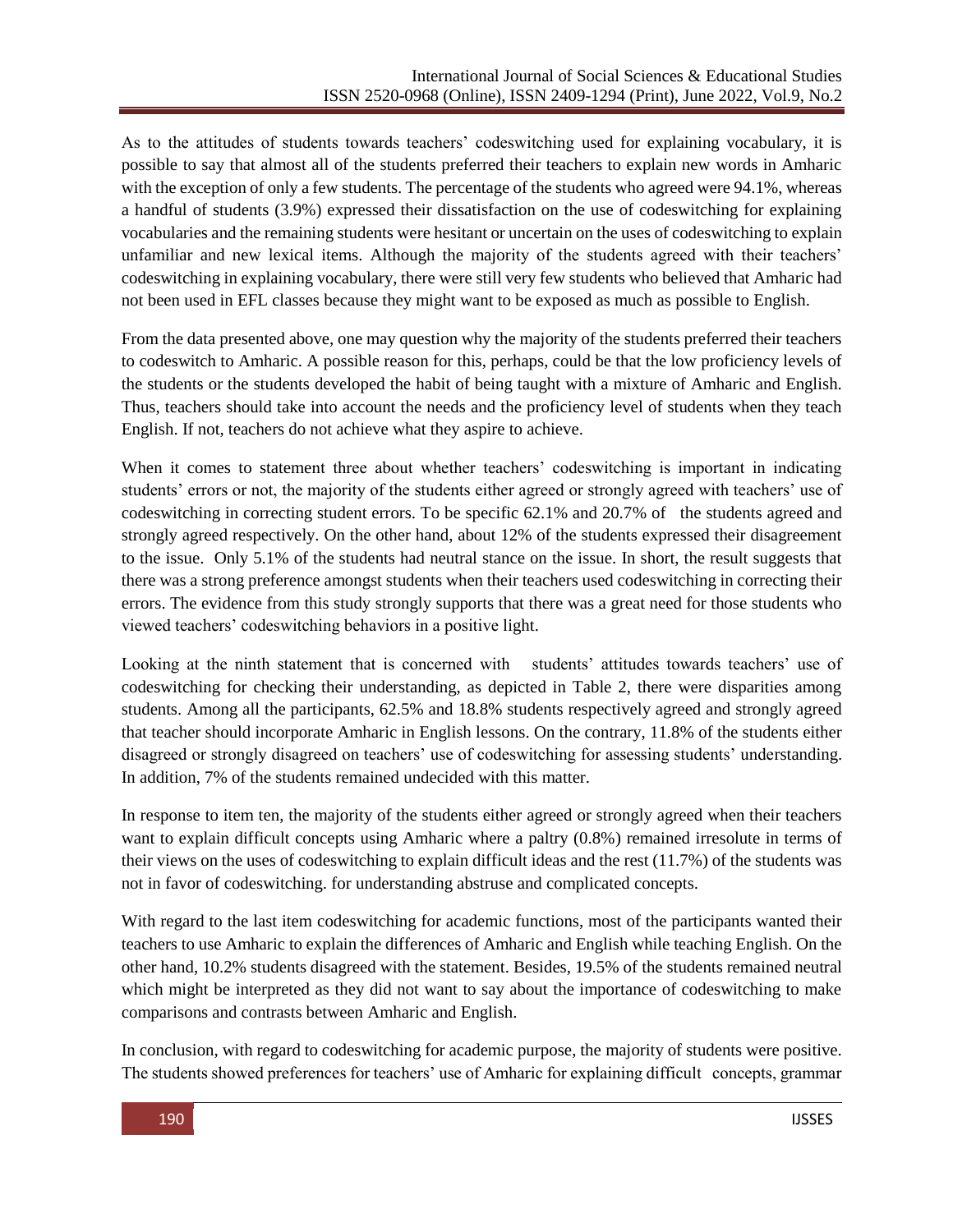and vocabulary, checking for understanding, correcting errors and delivering cultural issues. The most important finding was that many of the students had positive attitudes to teachers' codeswitching when they used it to explain vocabularies. The findings of present study are in line with the findings of several studies (Ahmad &Jusoff, 2009; Ariffin & Husin, 2011; Fareed et al., 2016; Manel et al., 2019; Schweers, 1999; Yao, 2011). These studies like the current study reported that students had positive attitudes towards teachers codeswitching in delivering contents of target language to their students.

#### **4.3 Students' Attitudes to Codeswitching in Relation to Classroom Management**

It is known that teachers utilized codeswitching to guide students' behavior and monitor classroom activities, especially to discipline students, to give directions and to attract students' attention. The following three items, as shown in the table, were designed to survey students' views about their teachers' use of codeswitching for classroom management purposes.

| <b>Statement</b>            | <b>SA</b> | A         | U       | D        | <b>SD</b> |
|-----------------------------|-----------|-----------|---------|----------|-----------|
| 12. My teacher should use   | 28(10.9)  | 116(45.3) | 15(5.9) | 84(32.8) | 13(5.1)   |
| Amharic to control and      |           |           |         |          |           |
| discipline students         |           |           |         |          |           |
| 13. My teachers should      | 22(8.6)   | 109(42.6) | 23(9)   | 89(34.8) | 13(5.1)   |
| give instructions about     |           |           |         |          |           |
| exercises in Amharic        |           |           |         |          |           |
| 14. My teacher should use   | 50(19.5)  | 112(43.8) | 24(9.4) | 58(22.7) | 12(4.7)   |
| Amharic<br>the<br>to<br>get |           |           |         |          |           |
| attention of<br>his/her     |           |           |         |          |           |
| students                    |           |           |         |          |           |

| Table 3: Students' attitudes to codeswitching in relation to classroom management |  |  |  |
|-----------------------------------------------------------------------------------|--|--|--|
|                                                                                   |  |  |  |

As it is indicated above, the majority of the students (55.2%) agreed that teachers should use Amharic for discipline purposes. However, a substantial number of students (37.9%) dispreferred their teachers to codeswitch to Amharic to control student who behave badly. Besides, only a small number of students were unsure about the use of codeswitching to tackle their misbehavior. On the whole, despite divided attitudes on using L1 as an important tool to maintain order, students viewed the uses of codeswitching for classroom management purposes in a positive light.

In their responses to the ninth statement, which sought to find out students' responses to teachers' use of Amharic for giving instructions related to classroom activities, 56.3% of the students agreed that codeswitching should be used by teachers to give instructions related to classroom tasks. On the contrary, it should be noted that a fairly large number of students (37.9%) expressed their objections to teachers' use of codeswitching for giving directions on how to carry out an activity. Furthermore, 5.9% remained ambivalent. All in all, the results suggest that students favored their teachers' use of codeswitching for classroom management tasks despite the fact that there were conflicting views among students.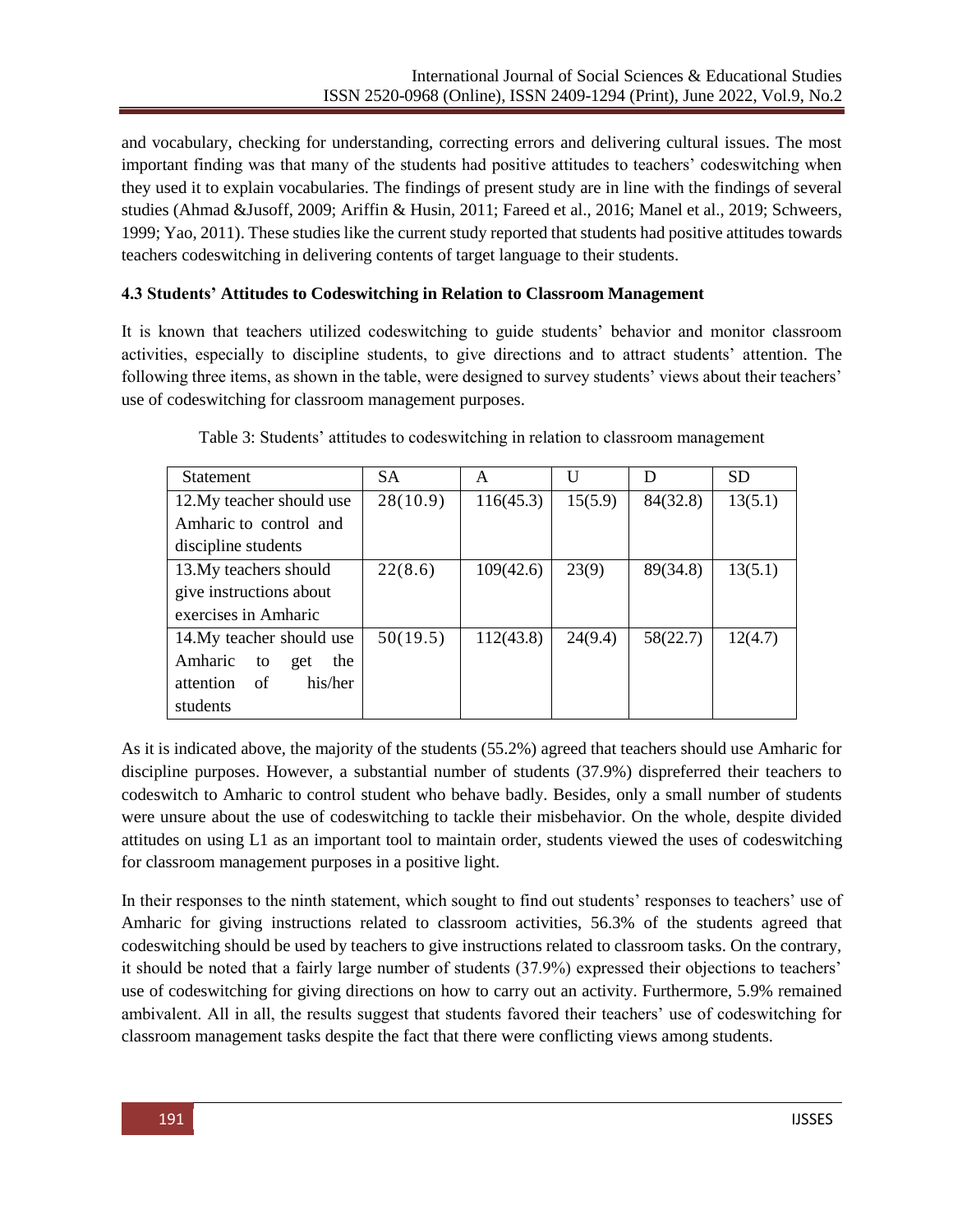With regard to item, as exhibited in Table 3, students expressed mixed reactions to the teachers' codeswitching for gaining the attention of students although the majority of the students (63.3%) favored the use of Amharic for this purpose. Despite their agreements, 27.1% of a few students claimed that codeswitching should not be used to draw the attentions of students to a particular idea. The rest of the students (9.4%) were ambivalent with this issue or reluctant to express either their agreement or disagreement on the uses of teacher's use of codeswitching to attract students' attention. To sum up, the result suggests that most students wanted when codeswitching was used by their teachers as attentiongetting device although some students did not regard their teachers' codeswitching important to get the attention of students.

All in all, most of the students agreed that teachers should use Amharic for classroom management purposes, notably for dealing with disciplinary problems, attracting the attention of the students to a particular activity and giving instruction related to classroom tasks despite the fact that there were conflicting views among students. This result is at odds with (Abdolaziz & Shahla, 2016) who found that most of the students had mostly negative attitude to the use of teachers' codeswitching for managerial purposes. In the same vein, Saburlu (2019) revealed that most of students had negative perceptions of the use of the first language in foreign language classrooms for different purposes of codeswitching.

| <b>Statement</b>                 | <b>SA</b> | A         | $\mathbf{U}$ | D         | <b>SD</b> |
|----------------------------------|-----------|-----------|--------------|-----------|-----------|
| 15. I think my teacher should    | 22(8.6)   | 90(35.2)  | 21(8.2)      | 108(42.2) | 15(5.9)   |
| use Amharic to                   |           |           |              |           |           |
| praise/compliment students       |           |           |              |           |           |
| 16. My teacher's use of Amharic  | 40(15.6)  | 128(50)   | 25(9.8)      | 62((24.2) | 1(0.4)    |
| decreases students' learning     |           |           |              |           |           |
| anxiety.                         |           |           |              |           |           |
| 17. My teacher's use of Amharic  | 51(20)    | 86(33.6)  | 8(3.1)       | 87(34)    | 24(9.4)   |
| is important to build a better   |           |           |              |           |           |
| relationship with students       |           |           |              |           |           |
| 18.I believe that my teacher 's  | 65(25.4)  | 144(56.3) | 3(1.2)       | 35(13.8)  | 9(3.5)    |
| use of Amharic helps students to |           |           |              |           |           |
| participate more in class        |           |           |              |           |           |
| 19. The use of Amharic by the    | 31(12.1)  | 186(72.7) | 4(1.7)       | 35(13.7)  |           |
| teacher makes me feel more       |           |           |              |           |           |
| confident, less stressed and     |           |           |              |           |           |
| motivated in learning English    |           |           |              |           |           |
| 20. I think that Amharic is      | 46(18)    | 135(52.7) | 14(5.5)      | 51(20)    | 10(4)     |
| helpful when my teacher          |           |           |              |           |           |
| discusses cultural topics with   |           |           |              |           |           |
| students                         |           |           |              |           |           |

|  | Table 4: Students' attitudes to codeswitching in relation to socializing |  |  |  |
|--|--------------------------------------------------------------------------|--|--|--|

**4.4 Students' Attitudes to Codeswitching in Relation to Socializing**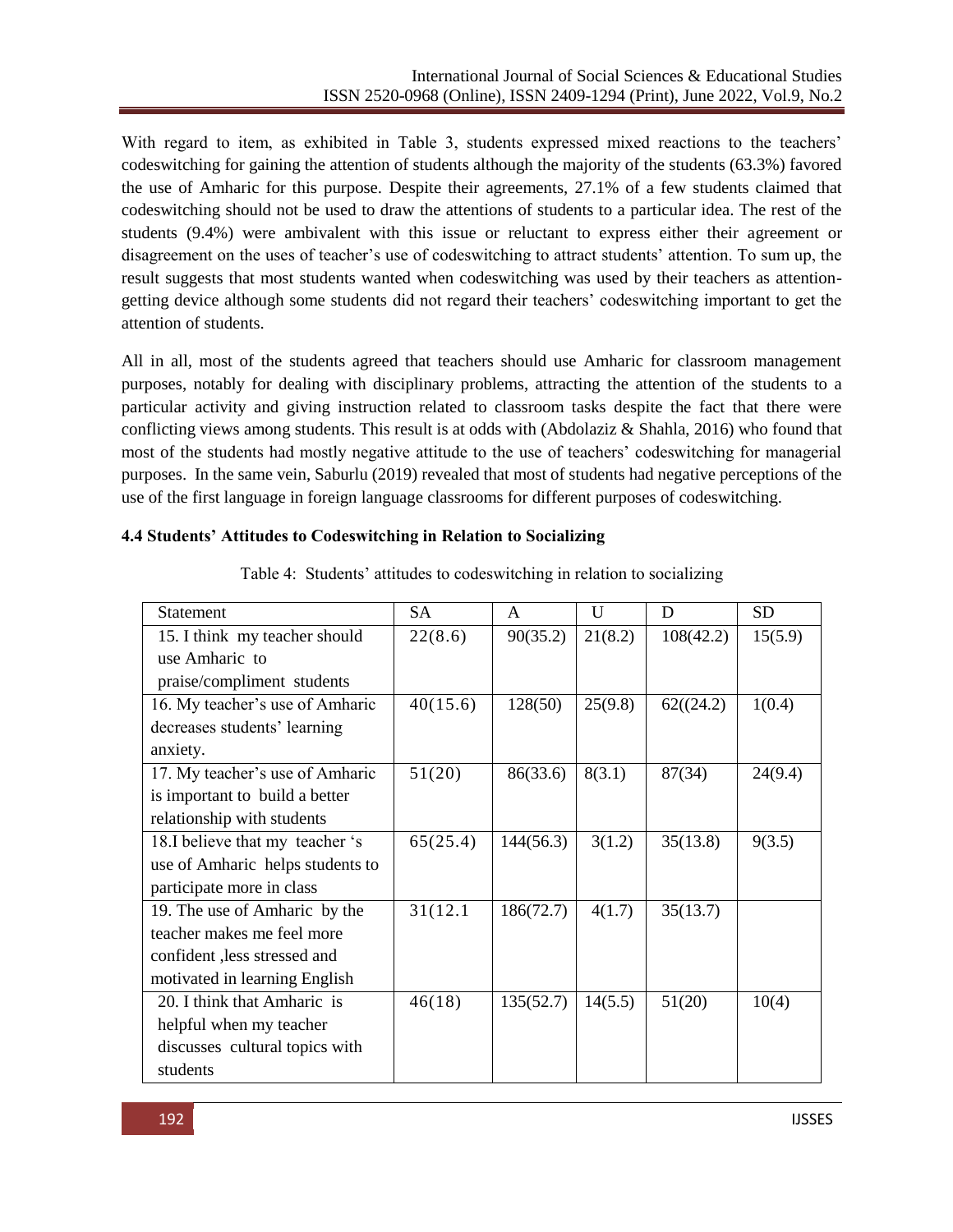With reference to Table 4 which referred to students' attitudes towards teacher codeswitching in relation to socializing functions, this involved six aspects of use of teachers' codeswitching. As it is seen in the Table, most of the items were responded in favor of the use of codeswitching in English classrooms. To begin with the first item, students held different attitudes towards the use of codeswitching employed by their teachers for giving compliments. Students did not seem to be advocating the incorporation of Amharic for this purpose. About half of the students (48.1%) of the said students stated their disagreement to the use of Amharic to give compliments. However, other group of the students had shown concerns regarding teachers' codeswitching practices with regard to compliment. It should be noted that a substantial number of students (43.8%) of the students thought that teachers should use Amharic to praise their students for their commendable deeds. Additionally, the remaining (8.2%) were neutral on the issue. Thus, students considered codeswitching performed by teachers as a double-edge sword as it has both pros and cons.

In the above table, students had different attitudes towards teachers' use of codeswitching to maintain solidarity. The majority (53.6%) of the students contended that codeswitching is important to create strong bonds between the teacher and the students. Whereas 43.4% of the students objected the statement that codeswitching is important to maintain solidarity and only 3.1% of the students were in dilemma. In general, despite the aforesaid divergent views in their stance to codeswitching for the purpose of building collegial relationship, the majority of the students had positive views on the idea that codeswitching enables them to bond with their teachers more easily.

In their responses to the eighteenth statement that dealt with finding out whether they tend to participate more in English language classrooms when their teachers use Amharic, it is apparent that most of the students were the view that codeswitching is utilized by teachers to make students active participants. However, a significant number (17.3%) of the students seemed to have reservations on the functions of teachers' codeswitching for making them active participant.

The table above indicates that students held three positions as regards to teachers' codeswitching for motivating them (students). 84.8 % of the students agreed that they get motivated when teachers use codeswitching in EFL classrooms. In contrast to this, 17.3% of the students expressed that codeswitching is not important to arouse the interest of the students. Moreover, a minority (1.7%) of students were not sure about their teacher's codeswitching in motivating them. In short, the students' responses to the statement on the teachers use of codeswitching for motivating students was by and large positive as can be seen from the percentages of the students agreeing or strongly agreeing with statement.

The last statement of this section which says that Amharic is helpful when my teacher discusses cultural topics with students, seeks students' opinions on whether codeswitching should or should not be allowed to discuss cultural matters. With regard to this item, most of the students (70.7%) reached the consensus that codeswitching is important to discuss cultural topics. Although the majority of students were in agreement to teachers' codeswitching, significant number of students (24%) expressed their dissatisfaction on the use of codeswitching by their teachers to discuss cultural issues, and only a handful of students (4%) were indecisive. In other words, the respondents tended to show neither positive nor negative tendency towards English-Amharic codeswitching practice in discussing cultural matters. Overall, most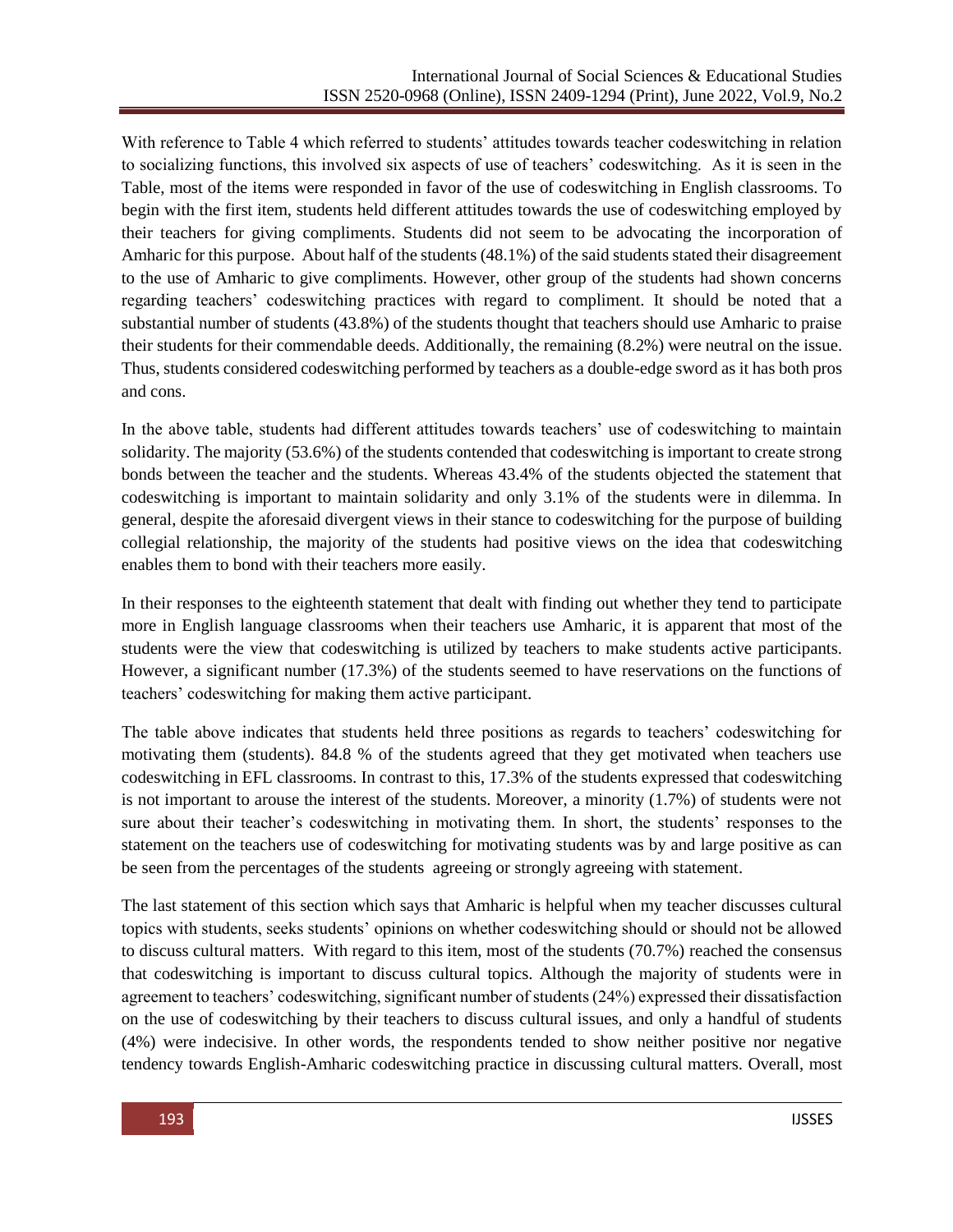students were in favor of codeswitching and were comfortable about their teachers' use of codeswitching to discuss indigenous culture.

In general, as far as codeswitching for socializing purpose was concerned, the majority of the students had positive views on the teachers' use of codeswitching. For example, most students were in favor of codeswitching and were comfortable about their teachers' use of codeswitching for discussing indigenous culture, giving compliment, building intimate relationship and decreasing students' learning anxiety. This does not mean that there was no difference concerning students' attitudes towards teachers' codeswitching practices. These findings are compatible with those of Abdolaziz and Shahla (2016) who indicated that that the majority of the students had positive perceptions on teachers' codeswitching functions. Therefore, it can be claimed that judicious use of codeswitching might be important to build harmonious relationships between students and teachers.

## **5. Conclusion**

The use of codeswitching or students' first language in English classroom has long been a controversial issue. While some researchers claim that students' L1 should be banished from their English classes, others assert that it facilitates the process of learning a target language. The present study aimed to investigate students' attitudes towards their teachers' codeswitching practices in the context of secondary schools in Ethiopia. The analysis of the data revealed that the majority of the students had positive attitudes towards their teachers' codeswitching practices with respect to teachers' persona, academic function, classroom management functions and social functions though there were mixed feelings among students. The study also indicated that none of the students wanted codeswitching to be banned entirely from English lessons. This may in turn suggest that there is a room for the incorporation of codeswitching in EFL classrooms. The other interesting finding was that most of the students expressed their agreement for teachers' use of codeswitching in explaining vocabularies. Hence, as this study as a whole pointed out that codeswitching was perceived by the students a useful technique in EFL classrooms , the findings are hoped to be helpful especially to EFL teachers and students in Ethiopia because by knowing how their students perceive their practices teachers can take remedial actions by considering the different needs and language abilities of their students as they are one of the major stakeholders and the ultimate beneficiaries who will be directly impacted by teachers' codeswitching practices.

Finally, the present study is not without its limitations as with any study. Firstly, as the present study focused on only two secondary schools which had 256 students who had homogeneous linguistic backgrounds, the results of the study cannot be generalized to all Ethiopian students' attitudes to teachers' codeswitching practices. Thus, to find out different findings and make the study more dependable, further research should be conducted with wider sample sizes and heterogeneous students in different school settings. Secondly, the study investigated the perspectives of students only. Thus, researchers could conduct a study on the attitudes of teachers so that the results from the eyes of both students and teachers can be compared and contrasted to make a decision to use or not to use codeswitching. Thirdly, since the study was solely confined to questionnaire and quantitative data, an interview could have been conducted for better triangulation of data.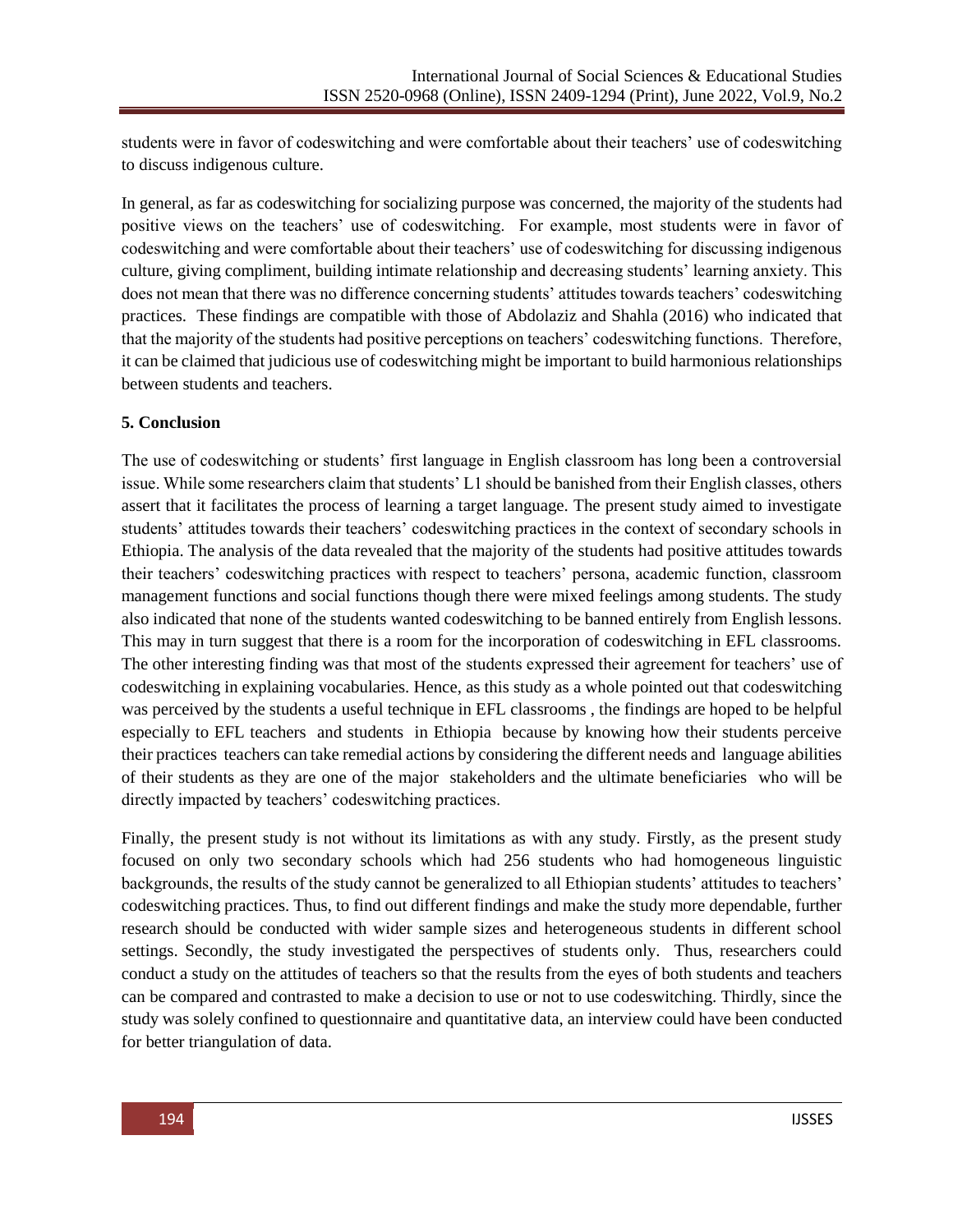#### **References**

- Abdolaziz, R., & Shahla, S. (2016). Teachers and students' perceptions of code switching in aviation language learning courses. *International Journal of Research Studies in Language Learning, 5*  (3), 3-18.
- Adendorff, R. (1993). Codeswitching amongst Zulu-speaking teachers and their pupils: Its functions and implications for teacher education. *Language and Education*, *7*(3), 141-161.
- Adriosh, M., & Özge, R. (2019). Teacher's code switching in EFL undergraduate classrooms in Libya: functions and perceptions. SAGE Open, *1*(2). 1–11.
- Ariffin, K., & Misyana, M. (2011). Code switching and code-mixing of English and Bahasa Malaysia in content-based classrooms: Frequency and attitudes. *The Linguistics Journal*, *5* (1), 220-246.
- Ahmad, H., & Jusoff, K**.** (2009). Teachers' code-switching in classroom instructions for low English proficient learners. *English Language Teaching, 2* (2), 49-55.
- Atkinson, D. (1987). The mother tongue in the classroom: a neglected resource*. ELT Journal, 41*(4), 241-247.
- Auerbach, E. (1993). Re-examining English only in the ESL classroom**.** *TESOL Quarterly, 7*(1), 1-18.
- Badrieh, A. (2002). *A study of codeswitching in four English for specific purposes ESP classrooms at the college of business studies in Kuwait*. Retrieved from December 20,2021 from [https://etd.ohiolink.edu/pg\\_10?::NO:10:P10\\_ETD\\_SUBID:90625](https://etd.ohiolink.edu/pg_10?::NO:10:P10_ETD_SUBID:90625)
- Brook-Lewis, K. A. (2009). Adult learners' perception of the incorporation of their L1 in foreign language teaching and learning. *Applied Linguistics*, *30*(2), 216-235.
- Bullock, B. E., & Almeida J. T. (2009). *The Cambridge handbook of linguistic codeswitching.* New York, NY, US: Cambridge University Press.
- Chaudron, C. (1988). Teacher talk in second language classrooms. In J. Richards (Ed.), *Second language classroom* (pp*.*50-87). Hawaii:Cambridge University Press.
- Cook, V. (2001). Using the first language in the classroom. *The Canadian Modern Language Review, 57*(3), 402-423.
- Cook, G. (2010). *Translation in language teaching.* Oxford: Oxford University Press.
- Ellis, R. (1984). *Classroom second language development: A study of classroom interaction and language acquisition*. Oxford: Pergamon.
- Harbord, J. (1992). The use of mother tongue in the classroom, *ELT Journal, 46*(4), 350 355*.*
- Ferguson, G. (2009). What next? Towards an agenda for classroom codeswitching research,
	- International *Journal of Bilingual Education and Bilingualism, 12* (2), 231-241.
- Fareed, M*,* Humayuny, S., *&* Akhtar, H. (2016). English language teachers' code switching in class: ESL learners' perceptions**.** *Journal of Education & Social Sciences, 4*(1), 1-11.
- Flyman-Mattsson, A., & Niclas, B. (1999). Code-switching in second language teaching of French. *Working* Papers, *47*, 59-72.
- Grant, L. E., & Thi Hang, N. (2017). Code-switching in Vietnamese university EFL teachers' classroom instruction: A pedagogical focus*, 26*(3), 244-259.
- Gumperz, J. (1982). *Discourse strategies*. Cambridge: CUP.
- Lanza, E. (2008). Selecting individuals, groups, and sites. In L. Wei and M. G. Moyer (Eds.) *The Blackwell guide to research methods in bilingualism and multilingualism (pp.73-87). Oxford:* Blackwell Publishing Ltd.